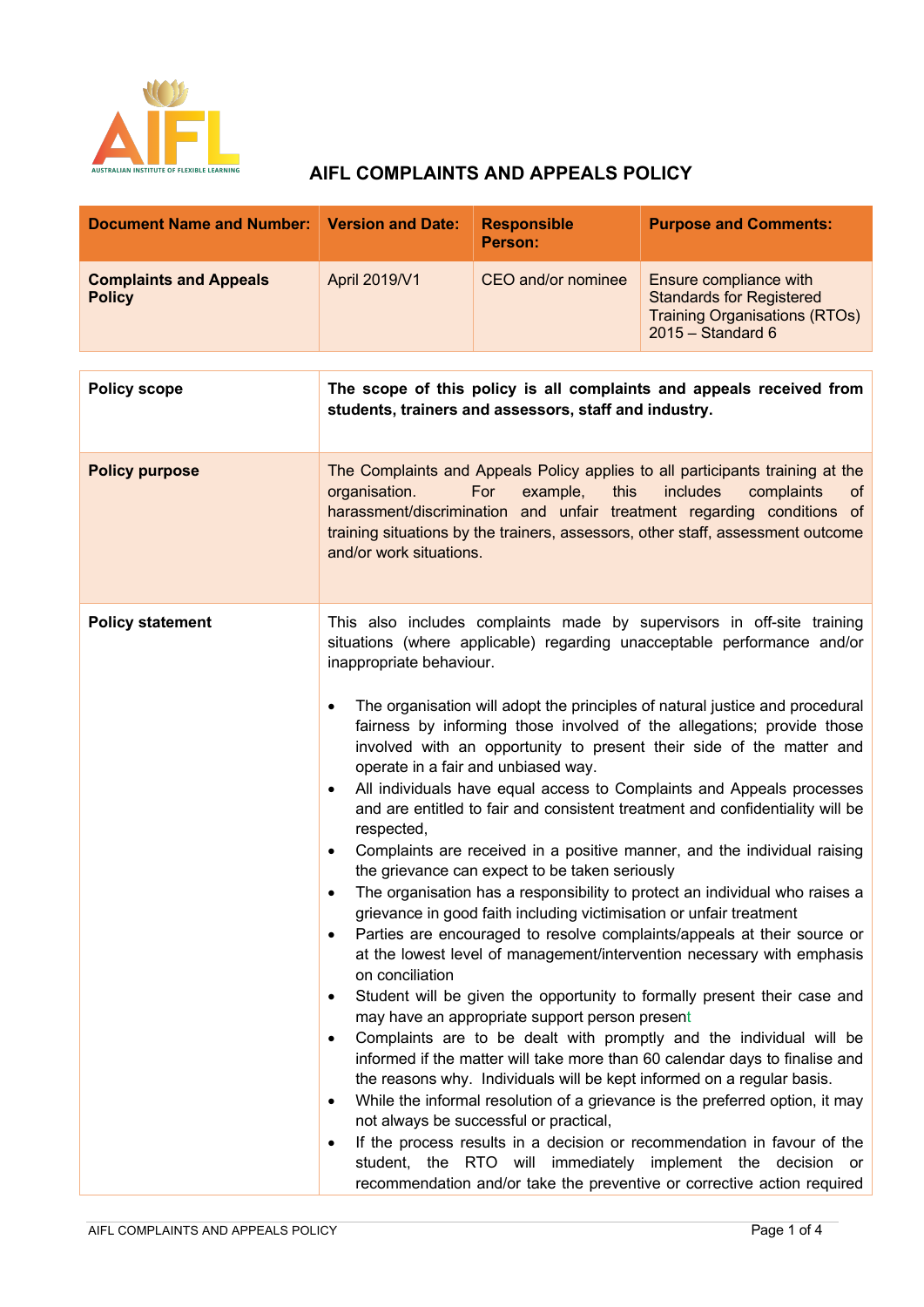

## **AIFL COMPLAINTS AND APPEALS POLICY**

by the decision and advise student of that action.

|                                              | Where a complaint or an appeal cannot be resolved the Organisation will<br>bring in an independent third party. For example, individuals or an<br>appropriate organisation such as ACCC.                                 |  |  |  |
|----------------------------------------------|--------------------------------------------------------------------------------------------------------------------------------------------------------------------------------------------------------------------------|--|--|--|
|                                              | Submitting a Complaints and Appeals form                                                                                                                                                                                 |  |  |  |
|                                              | An individual completes the Complaints and Appeals form<br>٠<br>Management acknowledges in writing the complaints/appeal received<br>$\bullet$<br>within seven (7) days<br>Form is considered by management<br>$\bullet$ |  |  |  |
|                                              | The complainant/appellant will be regularly updated, in writing, of the<br>$\bullet$<br>status on the complaint/appeal<br>Issue and outcome/action must be documented on the form within 60<br>$\bullet$<br>days.        |  |  |  |
|                                              | If longer than 60 days the complainant must be informed in writing of the<br>$\bullet$<br>reasons why and be provided with an estimated time to resolve.                                                                 |  |  |  |
|                                              | Outcome resolved and individual informed<br>$\bullet$                                                                                                                                                                    |  |  |  |
|                                              | Individual has right of appeal<br>$\bullet$                                                                                                                                                                              |  |  |  |
|                                              | External action is accessed, if required<br>$\bullet$                                                                                                                                                                    |  |  |  |
|                                              | The organisation will:                                                                                                                                                                                                   |  |  |  |
|                                              | Maintain all complaints/appeals documentation by reporting them through<br>٠<br>the RTO management meetings, minuting the actions and storing them<br>on the network drive of the organisations system.                  |  |  |  |
|                                              | Provide corrective action to eliminate or mitigate the likehood of<br>٠<br>reoccurrence of all complaints/appeals after investigated<br>and<br>identification of causes.                                                 |  |  |  |
|                                              | The right to make complaints and seek appeals of decisions does not<br>$\bullet$<br>affect the rights of a student to take any other allowable action under the<br>Australian Consumer Law                               |  |  |  |
| <b>Legislative/statutory</b><br>requirements | <b>Standards for Registered Training Organisations (RTOs) 2015</b><br><b>VET Quality Framework</b><br>$\bullet$<br><b>Fair Work</b><br>ASQA may impose a range of sanctions, conditions and penalties on                 |  |  |  |
|                                              | registered training providers who do not comply with the national standards.                                                                                                                                             |  |  |  |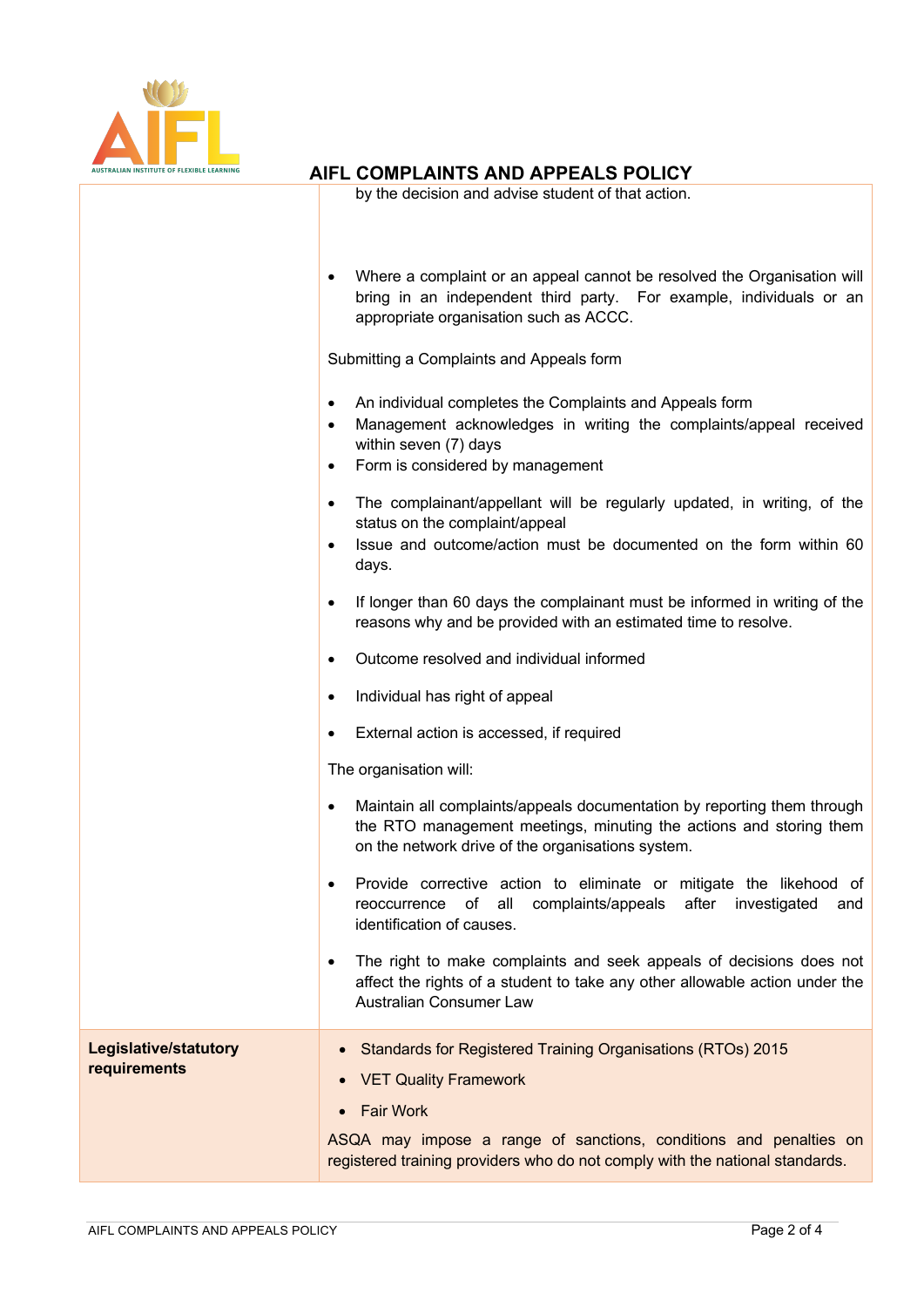

| <b>Associated documents</b>               | <b>Continuous Improvement Procedure</b><br>$\bullet$<br>Validation Policy and Procedure<br>٠<br>Training and Assessment Policy and Procedure<br>$\bullet$<br>Meeting minutes template<br>٠<br>File note template<br>٠                                                                                                                                                                                                                                                                                                                                        |  |
|-------------------------------------------|--------------------------------------------------------------------------------------------------------------------------------------------------------------------------------------------------------------------------------------------------------------------------------------------------------------------------------------------------------------------------------------------------------------------------------------------------------------------------------------------------------------------------------------------------------------|--|
| <b>Measure of policy</b><br>effectiveness | The effectiveness of this Policy will be measured by:<br>Effective implementation of the Policy and related Procedures<br>$\bullet$<br>represented by provable focus on improvement by following the events<br>placed in the calendar, related policy and procedure and whenever<br>system errors are identified by other means.<br>Notations of improvement are to be recorded in the RTO management<br>$\bullet$<br>meeting minutes.<br>Outcomes from any internal or external audits, particularly any external<br>$\bullet$<br>audits conducted by ASQA. |  |